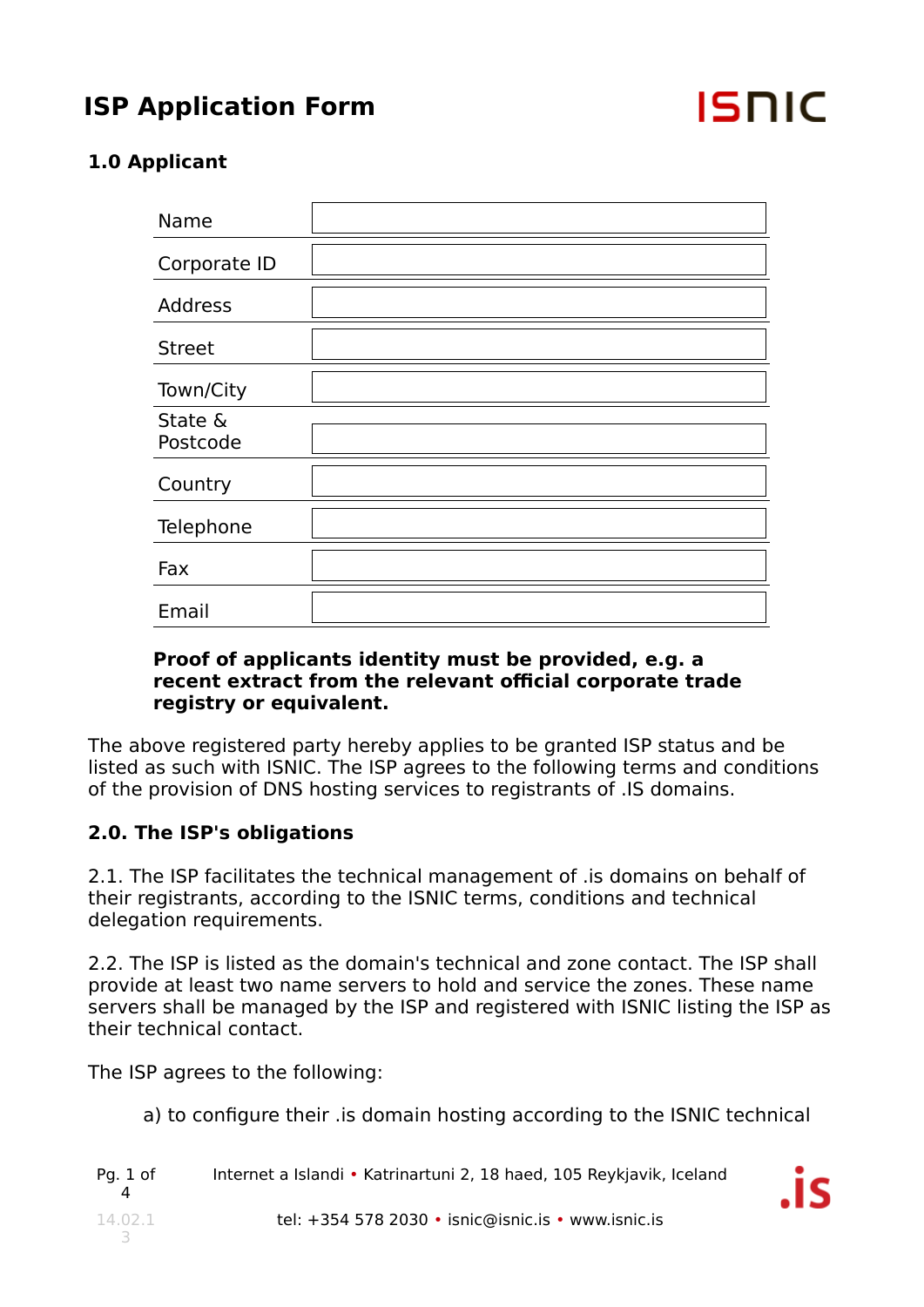

requirements for domains and hosts.

b) to immediately remedy any problems that appear with the ISP's name servers and take the appropriate steps to prevent reoccurrence of said problems.

c) to promptly remove from their name servers domains that have been re delegated elsewhere when informed of such re delegation by ISNIC.

d) to ensure that their name servers are configured correctly for accessibility and reliability and according the relevant RFC's.

e) to host at least 10 .is domains on their name servers at any time.

2.3. The ISP is listed on ISNIC's web based list of service providers. ISNIC directs customers searching for domain services to this list.

2.4. The following information on the ISP will appear on the ISNIC web. Note that all fields are mandatory:

| Name          |  |
|---------------|--|
| <b>Street</b> |  |
| Postal Code   |  |
| City          |  |
| Country       |  |
| Phone         |  |
| Fax           |  |
| Website       |  |
| Email         |  |

2.5. The following contacts must be registered and provided for communication between ISNIC and the ISP. Please only list NIC handles issued by ISNIC.

| Administrative |  |
|----------------|--|
| Technical      |  |

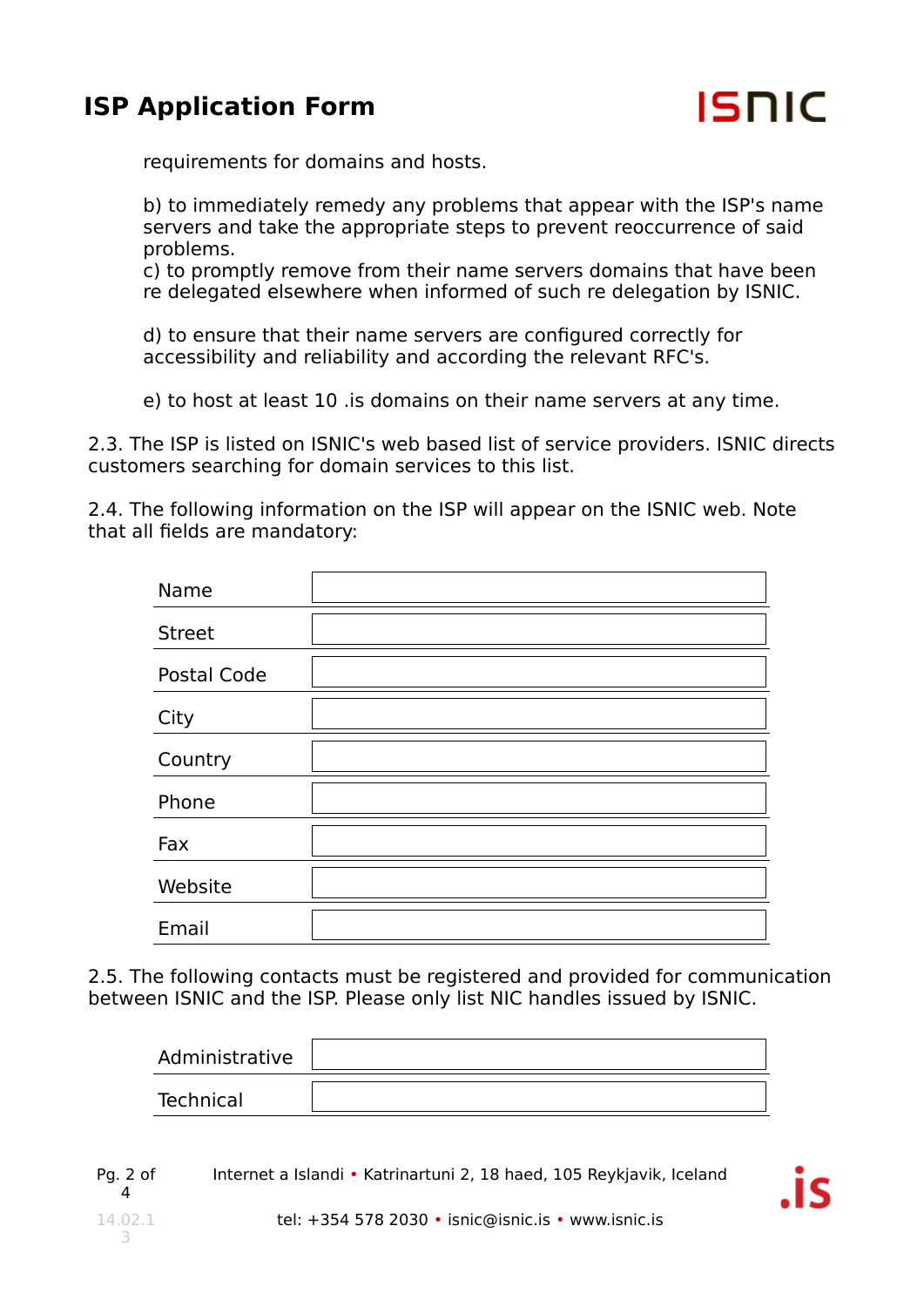

A monthly report is sent to the ISP detailing the domains delegated to the ISP's name servers, and their registration status.

| Email       |                                                                      |  |
|-------------|----------------------------------------------------------------------|--|
| by the ISP) | Two or more nameservers: (Must be administered, controlled and owned |  |

| Nameserver 1 |  |
|--------------|--|
| Nameserver 2 |  |
| Nameserver 3 |  |
| Nameserver 4 |  |

#### **3.0. ISNIC services to the ISP**

3.1. The ISP has access to the ISP portal on the ISNIC web. The ISP connects to the portal using the technical contact NIC. Using this interface the ISP can manage their .IS delegations.

### **4.0. Service Fee**

4.1. The ISP shall pay a yearly service fee to ISNIC according to the appropriate tariff. See http://www.isnic.is/en/payments/.

### **5.0. Confidentiality**

5.1. The ISP shall not disclose directly or indirectly to a third party any information relating to this agreement.

5.2. The ISP may not assign any of its rights or obligations under this agreement to a third party, without prior written consent of ISNIC.

#### **6.0. Term and termination**

6.1. The ISP can terminate the ISP status at any time. No refund of the ISP service fee is made. The termination shall be made in writing.

6.2. If the ISP fails to fulfil its obligations towards ISNIC or the registrants of the